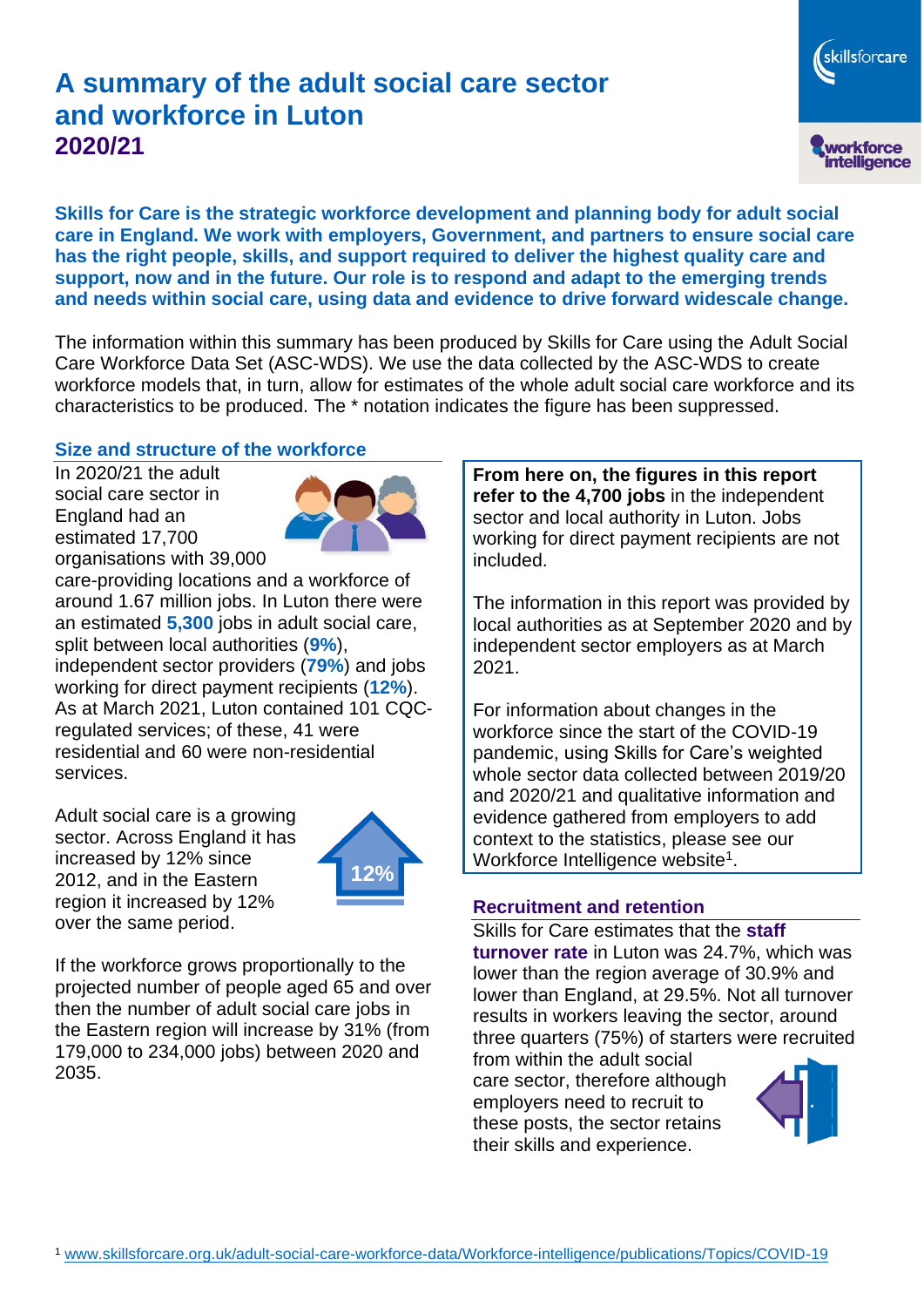Adult social care has an experienced 'core' of workers. Workers in Luton had on average **7.4 years of experience in the sector** and 76% of the workforce had been working in the sector for at least three years.

Using both workforce intelligence evidence and our links with employers and stakeholders across England, we know that recruitment and retention is one of the largest issues faced by employers. We have many resources and tools available to help, for example the 'Values-based recruitment and retention toolkit'<sup>2</sup> and 'Seeing potential: widen your talent pool'. <sup>3</sup> For more information please visit: [www.skillsforcare.org.uk/recruitment-retention](http://www.skillsforcare.org.uk/recruitment-retention)

#### **Employment information**

We estimate Luton had **4,700** adult social care jobs employed in the local authority and independent sectors. These included 350 managerial roles, 150 regulated professionals, 3,600 direct care (including 3,100 care workers), and 550 othernon-care proving roles.

The average number of **sickness days** taken in the last year in Luton was 8.9, (9.1 in Eastern and 9.5 across England). With an estimated directly employed workforce of 4,400, this would mean employers in Luton lost approximately **39,000 days to sickness in 2020/21**. In England levels of staff sickness have nearly doubled over the course of the pandemic between 2019/20 and 2020/21, in total around 6 million extra days were lost to sickness than in the year before.

Around half (46%) of the workforce in Luton were on zero-hours contracts. Around a half (49%) of the workforce usually worked fulltime hours and 51% were part-time.

# **Chart 1. Proportion of workers on zero hours contracts by area**

| England | 25% |     |
|---------|-----|-----|
| Eastern | 25% |     |
| Luton   |     | 46% |

# **Workforce demographics**

The majority (87%) of the workforce in Luton were female, and the average age was 43.2 years old. Workers aged 24 and



under made up 11% of the workforce and workers aged over 55 represented 23%. Given this age profile approximately 1,100 people will be reaching retirement age in the next 10 years.

Nationality varied by region, in England 83% of the workforce identified as British, while in the Eastern region this was 82%. An estimated 78% of the workforce in Luton identified as British, 8% identified as of an EU nationality and 14% a non-EU nationality, therefore there was a higher reliance on non-EU than EU workers.

# **Pay**



Table 1 shows the full-time equivalent annual or hourly pay rate of selected job roles in Luton (area), Eastern (region) and England. All figures

represent the independent sector as at March 2021, except social workers which represent the local authority sector as at September 2020. At the time of analysis, the National Living Wage was £8.72.

#### **Table 1. Average pay rate of selected job roles by area**

|                                 | England | Region  | Area    |  |  |
|---------------------------------|---------|---------|---------|--|--|
| Full-time equivalent annual pay |         |         |         |  |  |
| Social Worker <sup>t</sup>      | £37,100 | £34,500 | £36,900 |  |  |
| Registered nurse                | £33,600 | £33,000 | £31,000 |  |  |
| Hourly pay                      |         |         |         |  |  |
| <b>National Living</b><br>Wage  | £8.72   | £8.72   | £8.72   |  |  |
| Senior care worker              | £10.00  | £10.02  | £9.62   |  |  |
| Care worker                     | £9.29   | £9.23   | £9.09   |  |  |
| Support and<br>outreach         | £9.53   | £9.37   | £9.13   |  |  |

†Local authority social workers only.

Please note that pay varies by sector, with local authority pay generally being higher than independent sector pay.